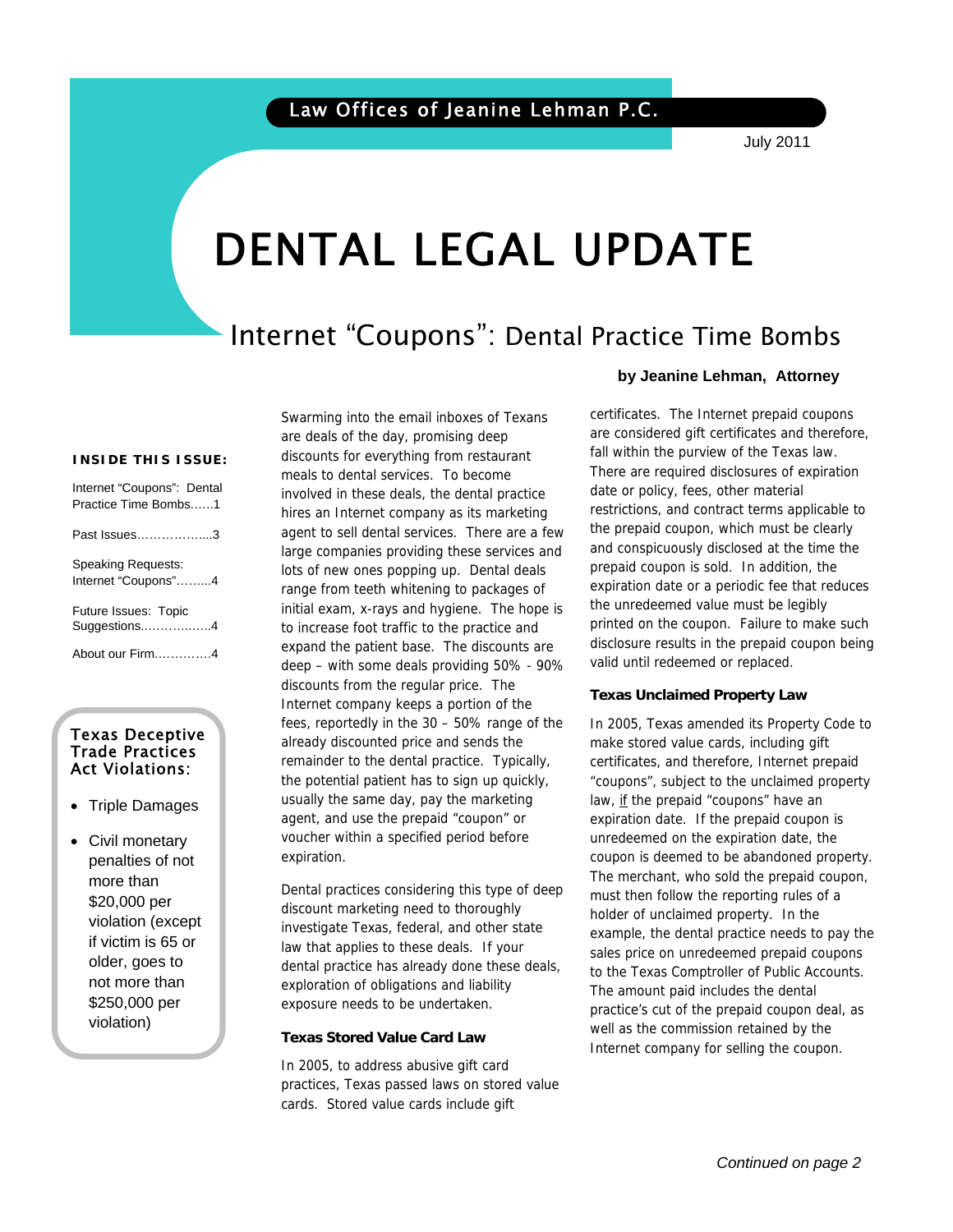## DENTAL LEGAL UPDATE

*At least 11 class action lawsuits have been filed in federal courts from coast-tocoast involving Internet "prepaid" coupons.* 



#### **Website Favorites**

Capital Area Dental Society: www.capitalareadental.org

Texas State Board of Dental Examiners: www.tsbde.state.tx.us

Texas Comptroller of Public Accounts: www.window.state.tx.us

#### *Internet "Coupons" (cont.) --*

#### **Federal Law & Litigation**

In 2009, to address abusive credit card practices, the federal Credit Card Accountability Responsibility and Disclosure Act (CARD) was passed and became part of the Electronic Funds Transfer Act. Generally, that Act provides that electronic gift certificates cannot expire in less than 5 years from issuance. Since the Internet "prepaid" coupons are electronic gift certificates, they are subject to this law. Generally, the Internet "prepaid" coupons have a much shorter expiration date than 5 years.

At least 11 class action lawsuits have been filed in federal courts from coast-tocoast involving Internet "prepaid" coupons. These lawsuits have generally alleged that the expiration dates on the coupons are a violation of federal and state laws. Further, it is alleged that purchasers have been misled, because they were not informed that the expiration dates are illegal; and that this was a deceptive trade practice in violation of state law. In several cases, the defendants include not just the Internet company, but also include merchants by name, and unnamed "Does" (John Does). So far, the author has not located instances where dental practices have been specifically named as defendants, but it is possible that dental practices could be included in the category of "Does".

#### **Internet Deal Contracts**

The Internet company acts as a marketing agent for the merchant. There is a contract between the Internet company and the merchant, for example, the dental practice. There is also a contract between the Internet company and the purchasers of the Internet prepaid coupons. Since the Internet company is the agent of the merchant, the merchant (dental practice) needs to be aware of the terms of the contract

with the purchasers of the Internet coupons, as well of the representations made and practices used by the Internet company, because the merchant may have liability for its agent. Contracts with the merchant, typically, have the merchant indemnify the Internet company for its losses and require the merchant to be responsible for compliance with laws including:

- Deceptive Trade Practices
- Unclaimed Property Liability for Unredeemed Vouchers
- Expiration of Gift Certificates
- Sales Tax Collection & Remittance

There are a myriad of questions on operation of the deals and contract terms. Here are some:

- Choice of Law Does Texas law or some other law apply?
- Does Choice of Law Clause impact Texas regulatory law on Prepaid Coupons?
- **Expiration Date on Prepaid Coupon?**
- Scheduling of Deal?
- Volume of Prepaid Coupons issued o Minimum
	- o Maximum
	-
- Can Multiple Coupons be Combined in One Purchase?
- Capacity to Meet Demand (Lack of Capacity = Deceptive Trade Practice)
- Limit  $#$  of Coupons per Purchaser
- **Limit sale only to persons who are not** currently Patients – How will your current Patients feel if they are excluded?
- Additional discount charged to Practice for tie-ins, such as Purchaser marking Merchant as "liked" on Social Network website
- Cash Flow When does Practice get paid? Is there a Holdback?
- Who owns funds until Practice fulfills its obligations? (Unclaimed Property Issues)
- Partial Redemptions Allowed? How handled?
- Refunds How handled? Is Internet Company's commission also refunded? Who is responsible?
- **Indemnification Clause Impact on**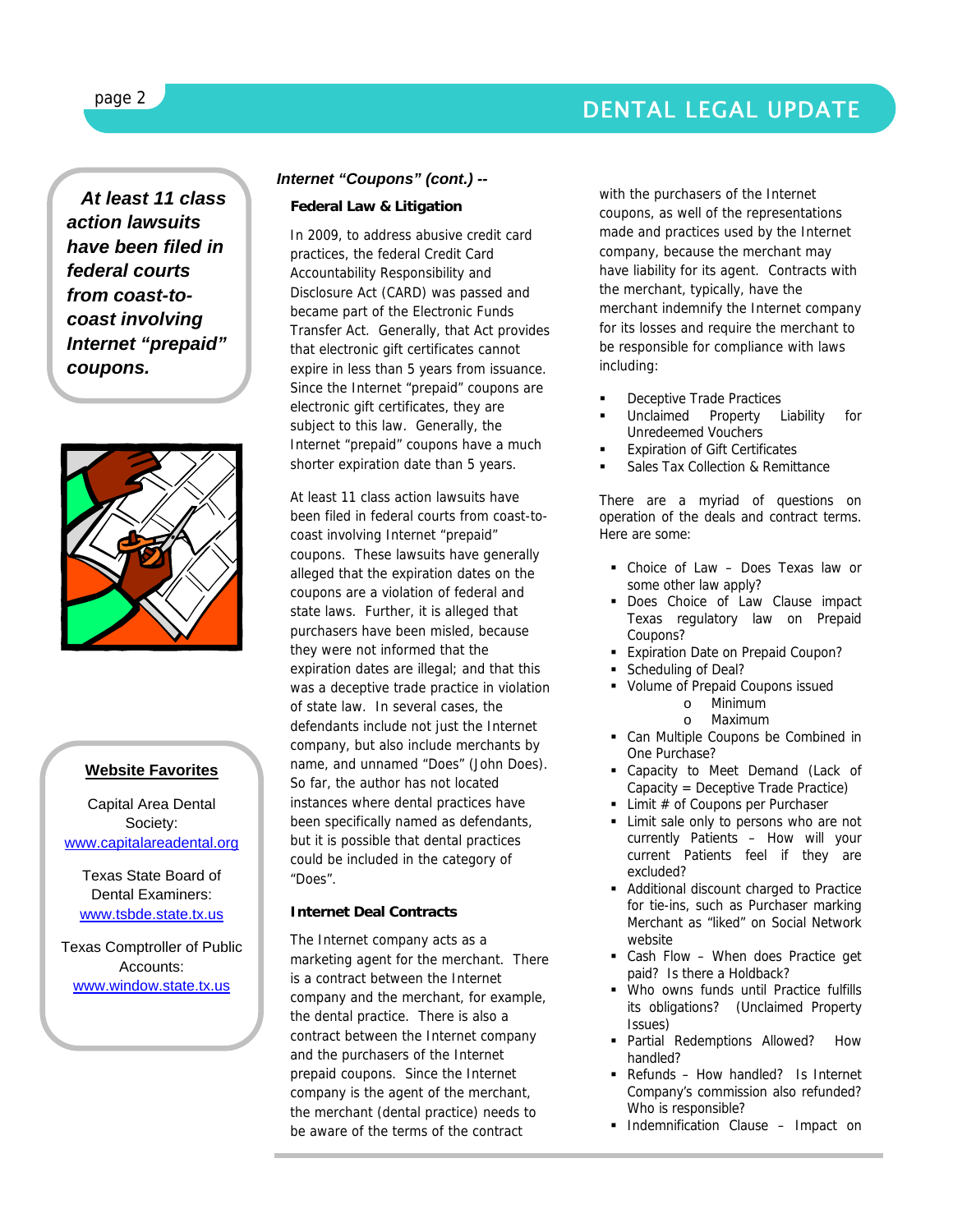Practice given the proliferation of class action lawsuits.

- **EXECUTE:** Limitation of Liability (for Internet Company)
- **Lockup:** Practice agreeing to not offer similar vouchers or discounts for some period of time.
- Can the Practice decline a Patient? How handled?
- Is the Prepaid Coupon/Voucher transferrable?

#### **Deceptive Trade Practices**

Texas has a deceptive trade practices act. The penalties for violation of the law can be very steep, including triple damages in suits brought by consumers and civil monetary penalties in suits by the Texas Attorney General's Office of not more than \$20,000 per violation, but if the "victim" is 65 years old or older, of not more than \$250,000 per violation. If each Internet coupon is a separate violation, the financial risk for violating the deceptive trade practices act grows exponentially in a class action lawsuit or an A.G.'s lawsuit.

In the class action lawsuits that have been filed in other states, allegations of violations of those states' deceptive trade practices and advertising laws have occurred. Therefore, when lawsuits arise in Texas, it is reasonable to assume that allegations will be made under the Texas deceptive trade practices act.

#### **Fee Splitting?**

The question arises -- is sharing a percentage of the sales price of the Internet prepaid coupon by the dental practice fee splitting?

#### **Insurance Contracts & Law**

If the dental practice's contracts with insurance companies disallow discounting, the practice's participation in an Internet prepaid coupon deal could violate its insurance contracts. Texas also has a law on illegal pricing practices in Chapter 552 of the Texas Insurance Code. Under that law, a person commits a criminal offense, if the person is not acting under a exception to the law and (i) the person knowingly or intentionally charges two different prices for providing the same product or service and (ii) the higher price charged is based on the fact that an insurer will pay all or part of the price of the product or service. [Aside from the Internet prepaid coupon scenario -- There are exceptions under the law for policies that can be adopted by the dental practice to care for its indigent and uninsured patients.]

#### **Dental Board Rules**

Texas Dental Board rule 108.60 addresses false,

misleading, or deceptive referral schemes and prohibits a dentist from paying for referrals. Subsection (b) of that rule allows advertising/marketing, provided that the remuneration is set in advance, is consistent with fair market value of the services, and is not based on the volume or value of referrals. Since a commission is paid on a per referral basis under many of the Internet prepaid coupon deals, the deals could be problematic under this rule. Texas Dental Board rule 108.70(c)(7) includes discussion of the dentist remaining responsible for the content of advertising or marketing services, and confirming that such comply with all legal requirements.

#### **HIPAA & Business Associates**

If Protected Health Information is shared by the dental practice with the Internet company, HIPAA comes into play. Then, the requirements of HIPAA need to be satisfied, including but not limited to having a Business Associate Agreement. An example of the disclosure of PHI is an email from the dental practice to the Internet company that "Joan Garcia used her teeth whitening voucher".

#### **Medicaid, Stark & Anti-kickback Laws**

With payment occurring for referrals under these Internet prepaid coupon deals, careful analysis by the dental practice in collaboration with the practice's health law attorney needs to be undertaken to determine if Medicaid, Stark and state and federal anti-kickback laws are violated

#### *Continued on page 4*

#### **Past Issues of the Dental Legal Update are at www.jeanine.com Enjoy them and forward them to colleagues.**

- 9 **Your Dental Office Lease: Watch the Terms**
- 9 **Ownership Options for Your Dental Practice**
- 9 **Financing Your Dental Practice: Tips & Terms**
- 9 **Buying a Dental Practice: Deal Points**

The information in this newsletter is not a substitute for legal advice. The information is general in nature and should not be relied upon as legal advice generally or that is applicable to any particular situation. For legal advice in a particular situation, the reader is advised to retain an attorney. For reprints, call (512) 918-3435 or email jeanine@jeanine.com.